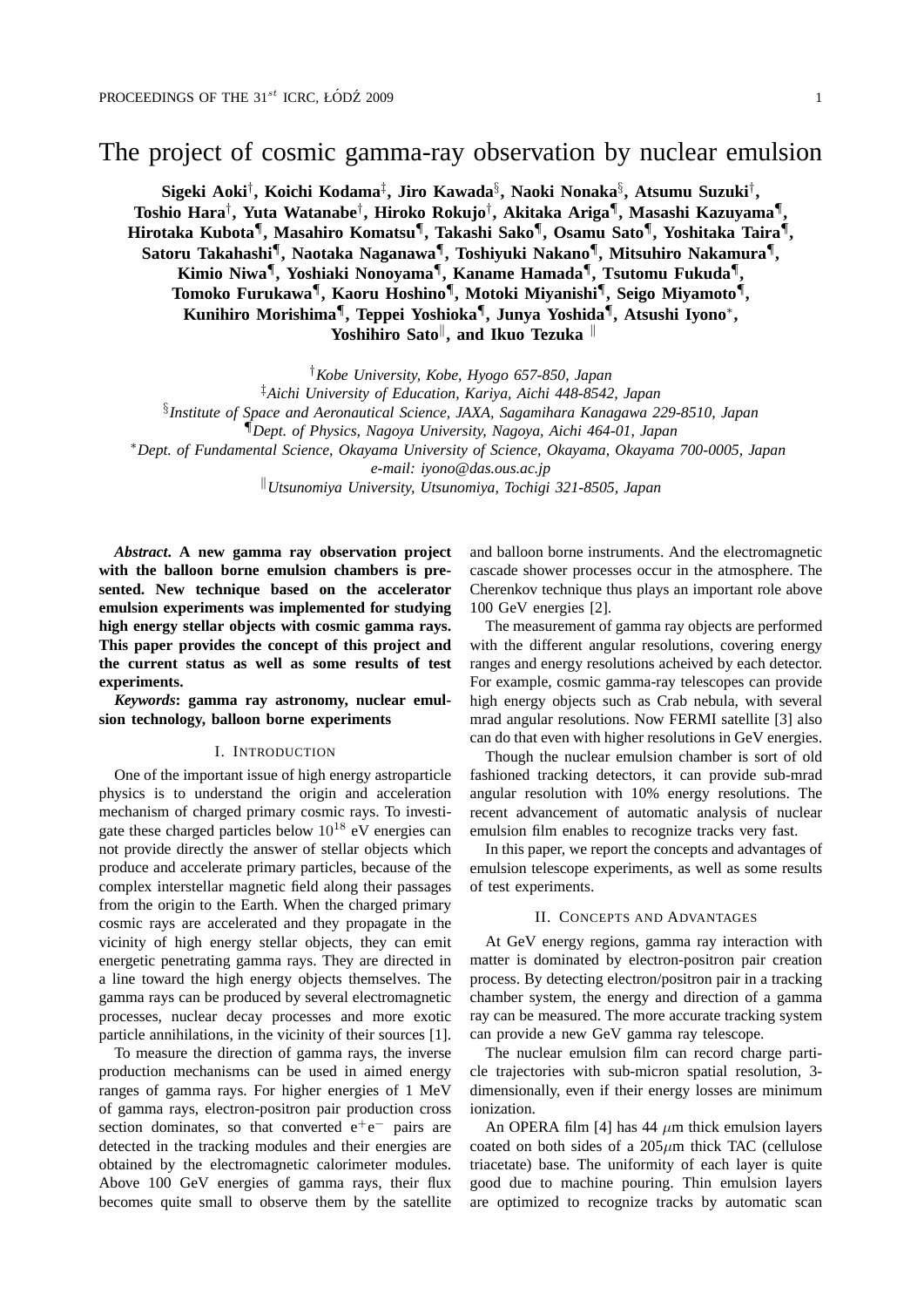

Fig. 1: Simulation results of angular resolution dependencies on gamma ray energies in a few cases of emulsion readout unit. Solid line and dashed one represent the angular resolution reported by GLAST team. Data symbols (plus,cross,asterisk) mean the emulsion digitizing readout accuracy of  $0.3\mu$ m,  $0.2\mu$ m and  $0.1\mu$ m, respectively.

system. The background track density in an emulsion layer recorded before the balloon flight is minimized by the emulsion refresh function. Assuming that typical readout accuracy of track position is 0.3 *µ*m, less than 2 mrad angular resolution is to be achieved above GeV energies. The simulation results of angular resolution are presented in Fig. 1 as a function of gamma ray energies.

The conceptual structure of emulsion telescope are shown in Fig. 2 and experimental profiles are summarized in Table I. The structure consists of three modules; (1) the converter part is constructed as emulsion film stacks, (2) the time stamp part part is equipped in order to register accurate time stamps of gamma ray events with their position information by using emulsion shifter or scintillating fiber tracker(SFT), discussing later on, (3)the calorimeter part has sandwich structures of emulsion films and metallic foils to produce electromagnetic shower of electron/positrons to determine each energies. Arrival directions of gamma rays are converted into the celestial coordinates by using the time stamp of each event derived from the emulsion shifter and the star monitoring systems.

The automatic emulsion scanning [5] capability has been improved at Nagoya University emulsion group for the purpose of neutrino oscillation experiments. The recognition of tracks in emulsion films has been carried by the SUTS (Super Ultra Track Selector) in multilayer tomography of CCD images from 44  $\mu$ m thick emulsion layer.

The most recent and highest scanning power achieved at Nagoya university, is  $72 \text{ cm}^2$  per hour, and 4 sets of this scanning system are now working constantly in addition to one scanning system of which power is 33  $cm<sup>2</sup>$  per hour. At this moment, scanning power for 1 m<sup>2</sup> area required in cosmic gamma ray experiments, has been maintained, thus we have a prospect of completing emulsion analysis.



Fig. 2: The conceptual design of emulsion telescope. Though scintillating fiber tracker (SFT) systems would be used to get time stamp information of cosmic gamma ray events originally in this figure, it is going to be replaced by multistage emulsion shifter system, described in the following sections.

#### III. STATUS AND NEW TECHNOLOGY

We have already carried out 4 R&D experiments for cosmic gamma ray detectors since 2004. (1) The balloon experiments of the Micro Segment Chamber (MSC) which were stacked emulsion films and 1mm lead plates into, were carried out at JAXA/ISAS launching site (Sanriku) on May 30, 2004 [6]. Consequently, cosmic gamma ray events above 10 GeV energies were detected by using scanning systems and also the technique of emulsion shifter were implemented to attach time stamp information for each emulsion tracks. (2) In order to confirm the angular resolutions for 1 GeV electronpairs in emulsion stacks with 50  $\mu$ m copper target, inverse Compton gamma ray beams were used at SPring-8 synchrotron radiation facilities. We experimentally confirmed 0.1deg angular resolution in the energies of 1 GeV to 2 GeV. We have also studied polarized gamma ray conversion into an electron-positron pair in the emulsion target. (3) In 2007 July and September, the emulsion shifter system were exposed to atmospheric gamma rays at Mt. Norikura (2770m a.s.l) to prove the potential of 100 MeV electron pair detections and to estimate the stability of time stamp system. (4) The emulsion stacks are exposed to several 10 MeV gamma ray beams, of which maximum energy is 47 MeV, at UVSOR in Institute of Molecular Science in order to confirm the feasibility of such a low energy gamma ray detection within reasonable angular resolutions by using emulsion technologies.

# *A. Emulsion shifter for time stamp system*

In the balloon experiments MSC launched in 2004, emulsion shifter system were installed to distinguish tracks recorded in the duration of level flight, among the entire tracks. By shifting emulsion film actively in level flight, tracks recorded show artificial displacements after track reconstruction. Each displacement can indeed be converted into time information, shown in Fig. 3.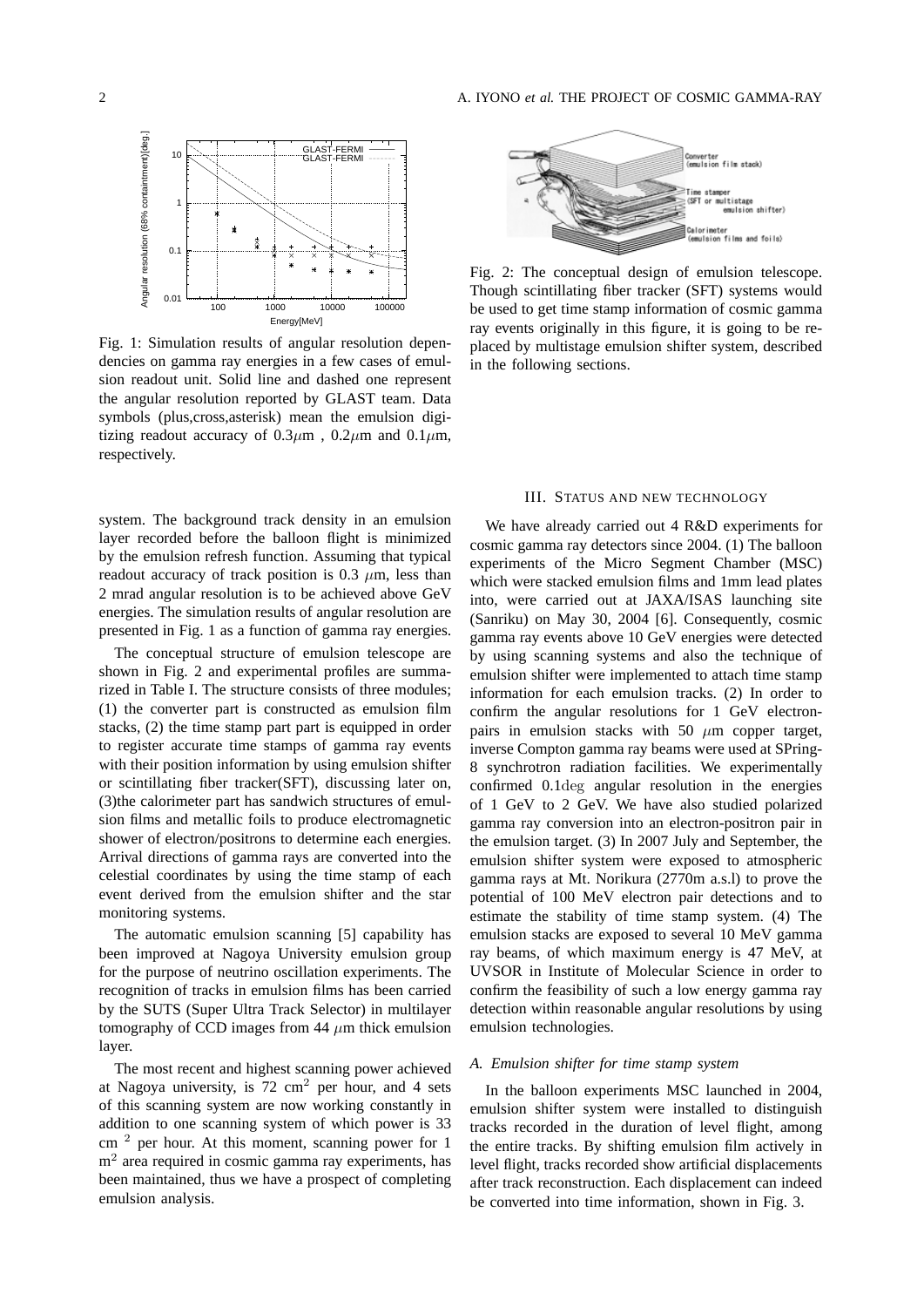| <b>PSF</b>    | 1.9 mrad = $6.5$ arcmin = 0.11 degree                       | @ 1 $\sim$ 2 GeV |
|---------------|-------------------------------------------------------------|------------------|
|               | $10 \text{ mrad} = 36 \text{ arcmin} = 0.6 \text{ degree}$  | @100 MeV         |
| Aperture area | $>1$ m <sup>2</sup>                                         |                  |
| <b>FOV</b>    | $> 90 \deg (0.5 \pi \text{ sr}, 12.5\% \text{ of all sky})$ |                  |
| Energy range  | 10 MeV $\sim$ 100 GeV                                       |                  |

TABLE I: Experimental profiles of emulsion telescope.



Fig. 3: The schematic view of emulsion shifter. In the upper panel (a), emulsion chamber and emulsion shifter are aligned each other, and then the shifter part are moved to the right direction like (b) and (c). The registered track positions between them show proper displacements.

In the experiment carried out at Mt. Norikura [7], we have tested emulsion shifter system as well as atmospheric gamma ray detections. The prototypes of emulsion shifter were exposed for 20 hours, of which aperture area was  $12 \text{ cm} \times 10 \text{ cm}$ . The arrangement of emulsion chamber and shifter looks like Fig. 3. The emulsion films stacked in the shifter part were shifted 9 times every 2 minutes and 15 times every 10 minutes, shown in Fig. 4. After reconstruction of tracks in both emulsion chambers and emulsion shifters, obtained track displacements at shifter part are shown in Fig. 4(a), which made aligned cluster in xy-coordinate and the size of clusters are proportional to the durations of exposure, shown in the histogram of Fig. 4(b). Therefore, time stamp information can be derived from emulsion shifter successfully.

## *B. Development of multistage emulsion shifters*

To improve the resolution of event time stamp with emulsion shifter technologies, multistage emulsion shifter system was developed. The concept of this system comes from the analog clock with the long, short and second hand, of which periodical motions are different.



Fig. 4: (a) Observed track displacement at shifter part and (b) the track density at each displacement. The number of tracks at each displacement are proportional to the time duration.

We examined the capabilities of this concept by using the 1/10 scale prototype systems, illustrated in Fig. 5. The experimental conditions were as follows: the exposed area of each emulsion film and SFT is 12  $\times$  10 cm<sup>2</sup>. The exposure time to atmospheric muons at ground level was 28.7 hours, and the duration of shifter operations was 12.1 hours. The shifter#2 moved by 100 *µ*m step every 5 second. After 93 steps of the shifter#2 movement, the shifter#1 moved by 100  $\mu$ m step and the shifter#2 returned the first position simultaneously. Those series of motions were repeated 93 times. The SFT registered timing and positions of each muon incidence. The separation distance of each emulsion shifter were 4 mm. The main module of emulsion films were used for identifying muon tracks in the SFT data. The tracks registered in every emulsion films were automatically selected by using SUTS, and track pattern matching analyses were carried out to recognize track partners in both main-module and shifter#1 and in shifter#1 and shifter#2. Then muon tracks were reconstructed in both shifter emulsions films and SFT.

The offset position (displacement) of each track we have reconstructed were clearly grouped according to the amount of emulsion film shifts integrated up to muon arrival time, which was the same as described in Fig. 3 and Fig. 4. The obtained displacement distributions in the prototype system were shown in Fig. 6. The quantities of each displacement were able to be converted into event timing information. To estimate the time stamp resolution of shifter system, we compare time stamps obtained by shifter system with ones by SFT. The time stamps converted from displacement quantities at shifter emulsion film were represented as a function of SFT